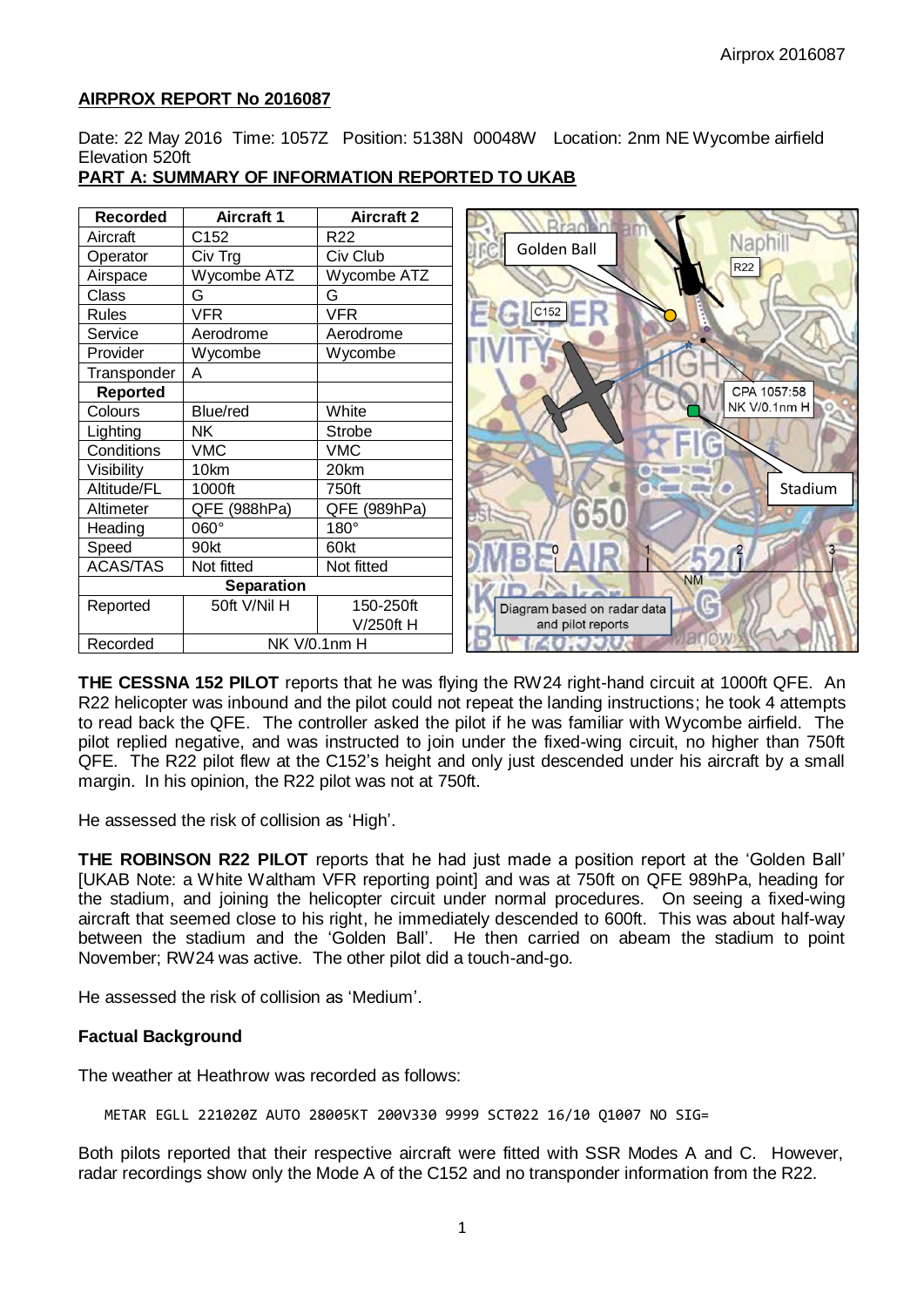CAP 493 (Manual of Air Traffic Services Part 1) states<sup>1</sup>:

*'Traffic information and instructions shall be passed to aircraft on any occasion that a controller considers it necessary in the interests of safety, or when requested by a pilot. In particular, Aerodrome Control shall provide:* 

*(1) generic traffic information to enable VFR pilots to safely integrate their flight with other aircraft;* 

*(2) specific traffic information appropriate to the stage of flight and risk of collision;* 

*(3) timely instructions as necessary to prevent collisions and to enable safe, orderly and expeditious flight within and in the vicinity of the ATZ.* 

*MATS Part 2 shall detail local procedures for the integration of aircraft in the vicinity of the aerodrome.,*

#### **Analysis and Investigation**

## **CAA ATSI**

ATSI had access to reports from both pilots and the area radar recordings. Screenshots produced in this report are provided using the area radar recordings. All times UTC. Due to a watch handover that was taking place at Wycombe, coincident with the Airprox occurring, two Aerodrome controllers were involved; therefore, both the outgoing and incoming controllers were interviewed by ATSI.

The C152 (code 7000) with one instructor and one student on board, was operating VFR on a training flight in the visual right-hand circuit on RW24 at Wycombe Air Park. The C152 pilot was in receipt of an Aerodrome Control Service from Wycombe Tower.

The R22 pilot was inbound to Wycombe Air Park from the north and was operating VFR. The R22 was not transponding and, therefore, could not be positively identified. However, a primary radar contact, possibly the R22, was observed, the track of which was broadly consistent with the reports from both pilots involved in the Airprox. The R22 pilot was also in receipt of an Aerodrome Control Service from Wycombe Tower.

The majority of the ATC staff at Wycombe are not accredited meteorological observers. The weather at 0800, as it was entered into the ATC watch-log, is reproduced below, it is not known whether this was an official or an unofficial observation.

EGTB 28005KT 9999 SCT010 ///// Q1007=

At 1051:06, the R22 pilot called Wycombe Tower reporting at Princes Risborough (6.9nm north of Wycombe Air Park) and requesting the airfield information. This was a part simultaneous transmission, with the callsign of the R22 being partially blocked by the Aerodrome controller who transmitted a line-up clearance to another aircraft.

At 1053:40, the R22 pilot called again; the controller passed the fixed-wing runway in use which was RW24, that Helicopter Training Area (HTA) November was also in use (Figure 1) and the QFE of 988hPa. This information was read back by the R22 pilot apart from the QFE, which was read back incorrectly as 998hPa. The R22 pilot reported that he had just passed Princes Risborough. The controller then cleared the R22 pilot to join *"…low-level into November",* requested the R22 pilot to check the QFE and passed the correct QFE again. The R22 pilot again incorrectly read back the QFE as 998hpa and stated that he was *"unfamiliar with the airport as well".* Once again the Aerodrome controller passed the QFE to the R22 pilot which was then correctly read back.

 $\overline{a}$  $<sup>1</sup>$  Section 2, Chapter 1, Aerodrome Control, Page 4.</sup>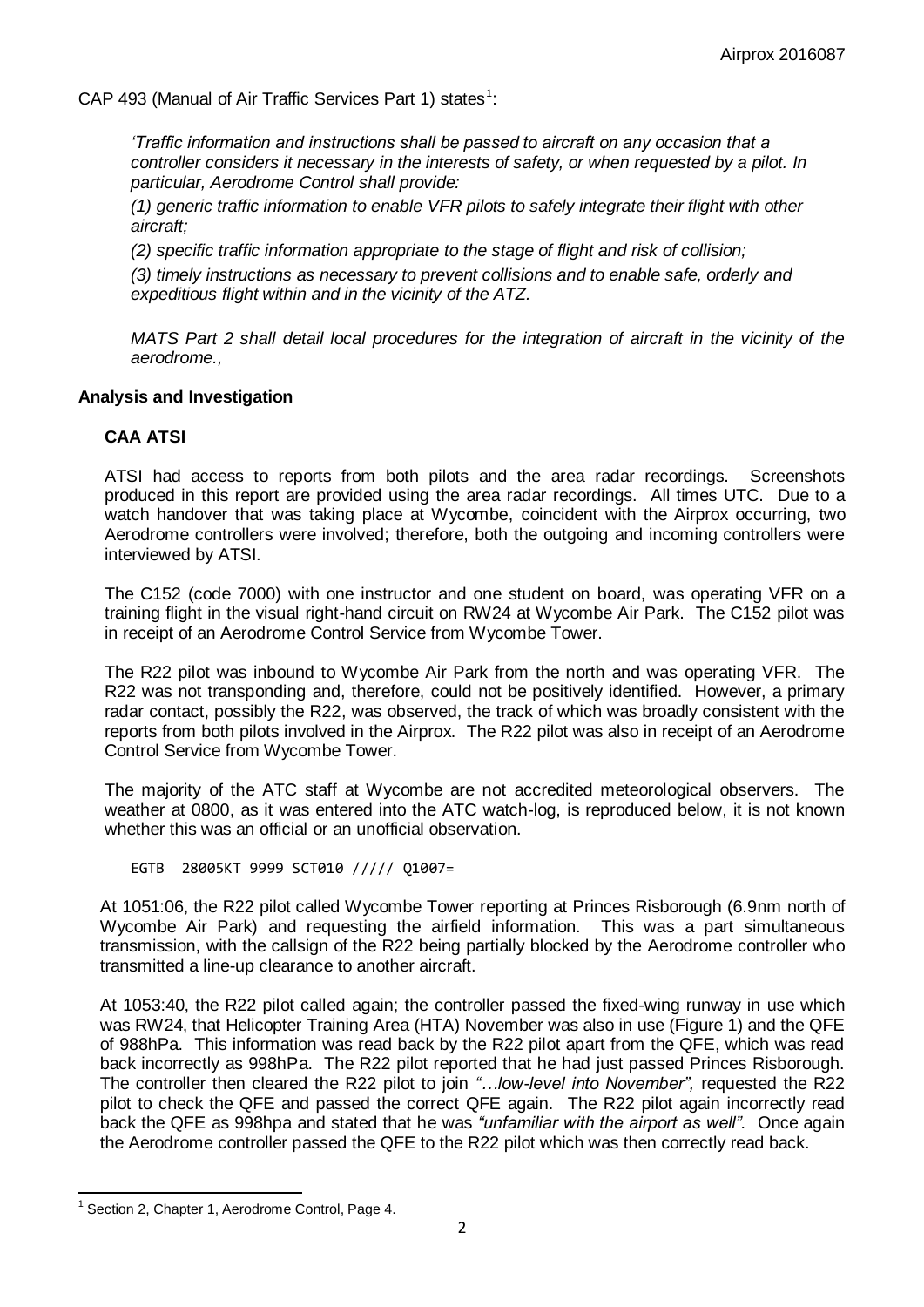

Figure 1.

At 1054:26, the controller questioned the R22 pilot about his level of familiarity with Wycombe Air Park. The R22 pilot responded saying that he was unfamiliar with the airport, although he had previously visited once before.

At 1054:34, the controller issued a more detailed joining clearance to the R22 pilot, instructing him to *"join the circuit at 750ft QFE 988hpa to remain below the fixed-wing-circuit"*. The R22 pilot read back the height restriction correctly but once again had difficulty in reading back the correct QFE. The controller again passed the correct QFE, and this was correctly read back by the R22 pilot.

At 1056:30 (Figure 2), the C152 pilot reported downwind RW24 for a touch-and-go. At this time the primary radar contact, believed to be the R22, was 3.2nm north of Wycombe Air Park. In reply the controller instructed the C152 pilot to *"report final number one".*



Figure 2 – Swanwick MRT at 1056:30.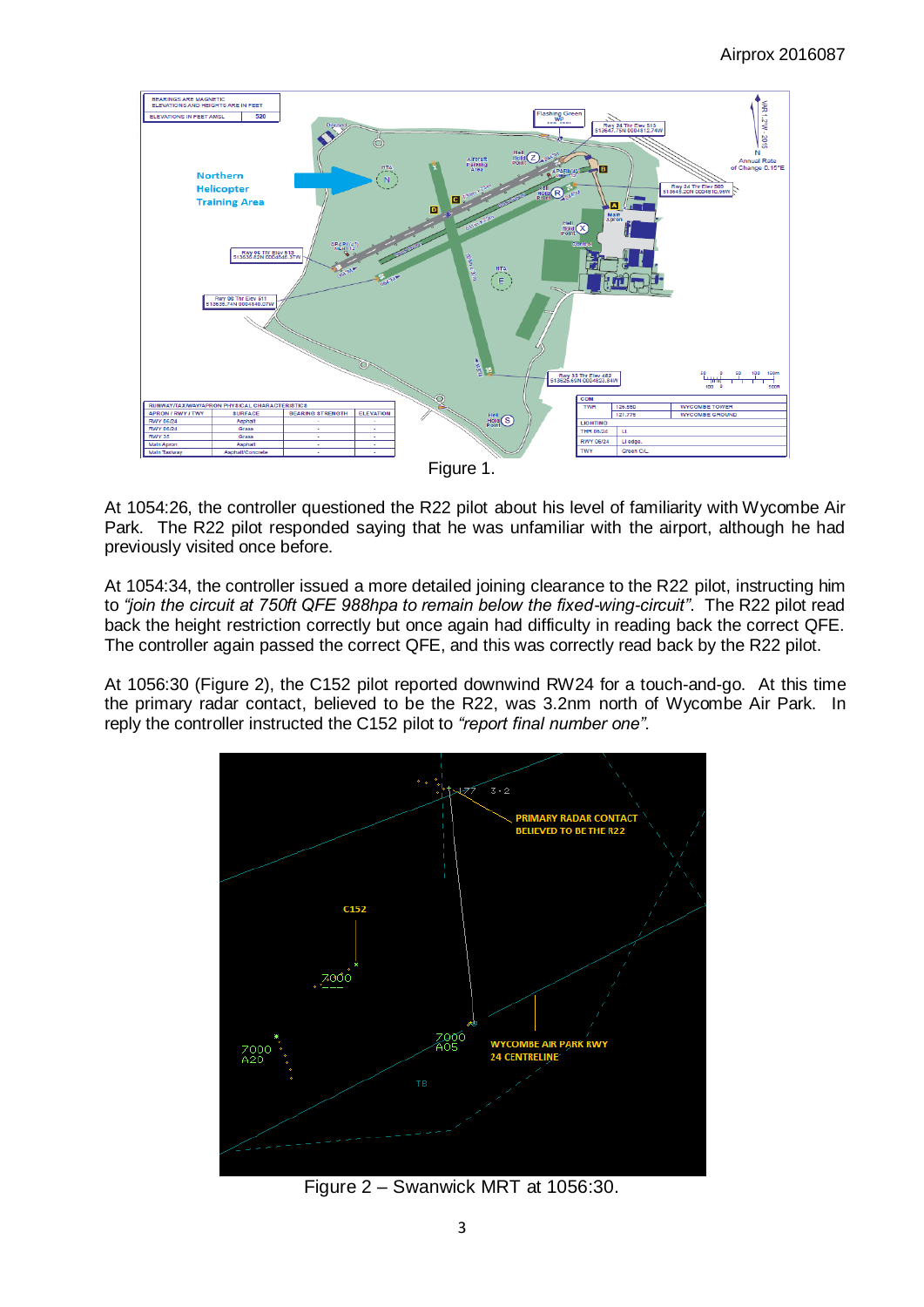At 1057:53 (Figure 3), the R22 pilot reported at the 'Golden Ball' (2.15nm north of Wycombe Air Park) with the *"circuit in sight"*. Coincident with the R22 reporting at the 'Golden Ball' there was a watch change occurring in the Visual Control Room (VCR). The outgoing controller instructed the R22 pilot to remain north of RW24 at all times and passed Traffic Information on another helicopter which was on the ground at HTA November. After this transmission, the incoming controller took over control of the watch.



Figure 3 – Swanwick MRT at 1057:53.

At 1057:55 (Figure 4), the primary radar contact believed to be the R22 was 2nm north-east of Wycombe Air Park.



Figure 4 – Swanwick MRT at 1057:55. Figure 5 – Swanwick MRT at 1057:58.

The CPA between the primary radar contact believed to be the R22 and the C152 occurred between 1057:55 and 1057:58 (Figure 5) with a minimum horizontal distance of less than 0.1nm.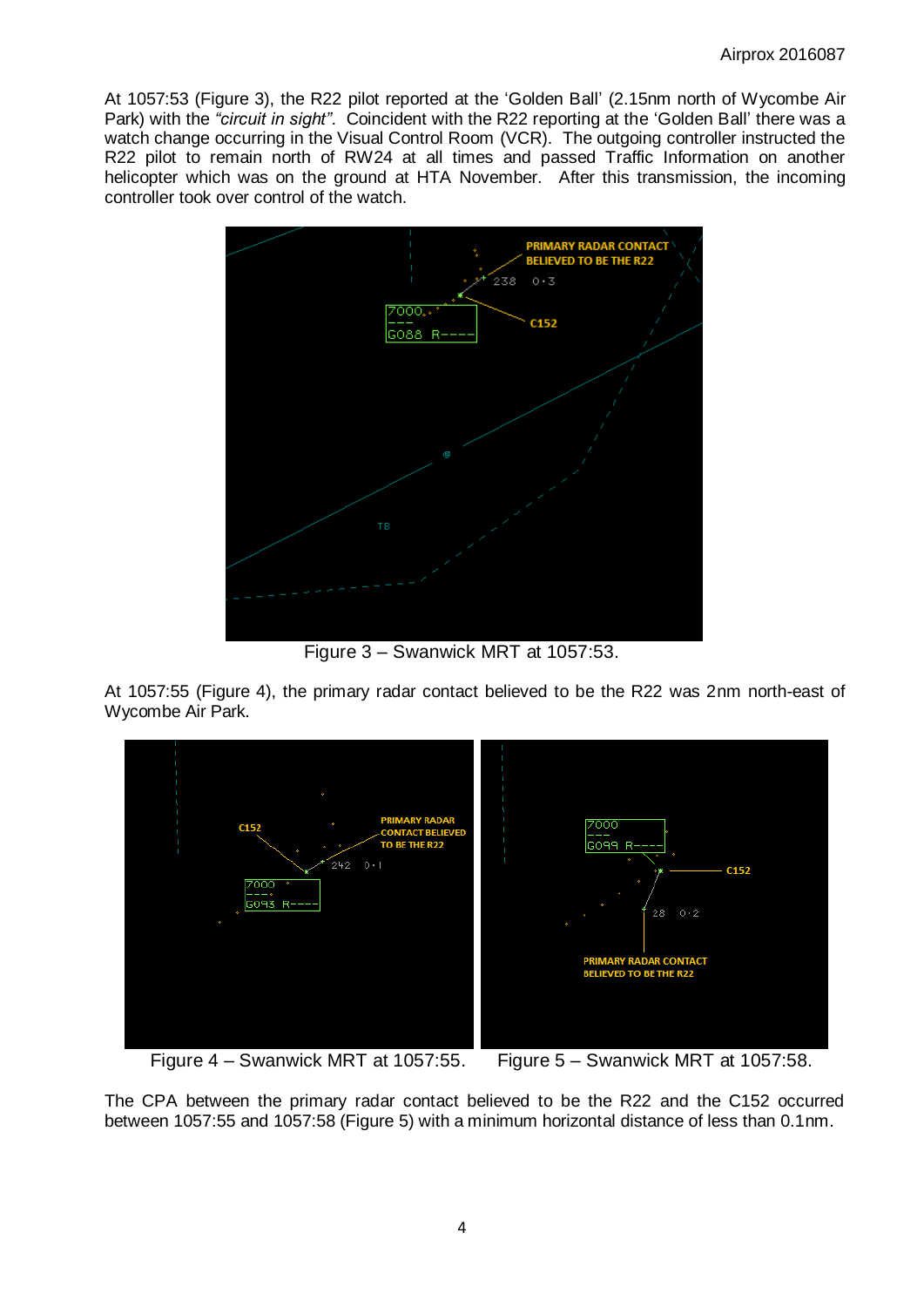Wycombe Air Park is a busy General Aviation aerodrome situated in Class G (uncontrolled) airspace. Wycombe has a complex mixture of fixed-wing, helicopter and glider traffic and is extensively used for pilot training. The aerodrome is equipped with a single asphalt runway (06/24), and two additional grass runways. There are also two HTAs. HTA North is situated to the north-west of the mid-point of the asphalt runway. HTA East is situated to the east of the grass RW35. Wycombe Air Park is somewhat unusual, in having 'variable' fixed-wing circuits for noise abatement reasons. The fixed-wing circuit height is published as 1000ft and the helicopter circuit as 750ft. The aerodrome is strictly Prior Permission Required (PPR) and inbound visiting pilots are required to have obtained a PPR briefing explaining the specific aerodrome and noise abatement procedures in use at Wycombe before flying into the aerodrome. PPR briefings are not generally provided by ATC staff as telephone calls are filtered by the local flying training organisation's reception staff, who have been tasked with this function. In order to assist visiting pilots, Wycombe Air Park has also placed links on its website to 'YouTube' videos which explain the circuit procedures in use.

The Wycombe Aerodrome Traffic Zone (ATZ) is a circle, 2nm radius centred on the longest notified runway (06/24) from the surface to 2000ft. At aerodromes with an ATC unit, all movements within the ATZ are subject to the permission of that unit; aircraft will comply with instructions given by RTF and maintain a listening watch.<sup>2</sup> The 'Golden Ball', which sits atop the Church of St. Lawrence, is situated on West Wycombe Hill to the north of the aerodrome, just outside the ATZ. This very prominent feature is commonly used as a reporting point for arriving traffic from the north.

At interview, the outgoing controller explained that when the fixed-wing circuit on RW24 (Figure 6) is active, inbound helicopter pilots from the north are normally issued with a clearance to join lowlevel into HTA November. The inbound R22 pilot was initially passed this clearance. As the R22 pilot approached the aerodrome however, the controller, who was not familiar with the R22's callsign, suspected that he was visiting Wycombe, and, therefore, issued a more detailed joining clearance than is routine. The controller specified that the R22 pilot was to join at 750ft on the Wycombe QFE, thereby, in the Wycombe Tower controller's mind, giving some assurance that the R22 would be de-conflicted from the fixed-wing circuit traffic. Indeed, the controller included the phrase *"…to remain below the fixed-wing circuit"* as part of the R22 pilot's joining clearance. The clearance, including the height restriction, was correctly read back by the R22 pilot.



Figure 6 – Wycombe Air Park MATS Part. 2 Appendix F.

 $\overline{a}$  $^{2}$  CAP 493: Manual of Air Traffic Services Pt.1 Section 1 Chapter 2 Para 6.1 ATZ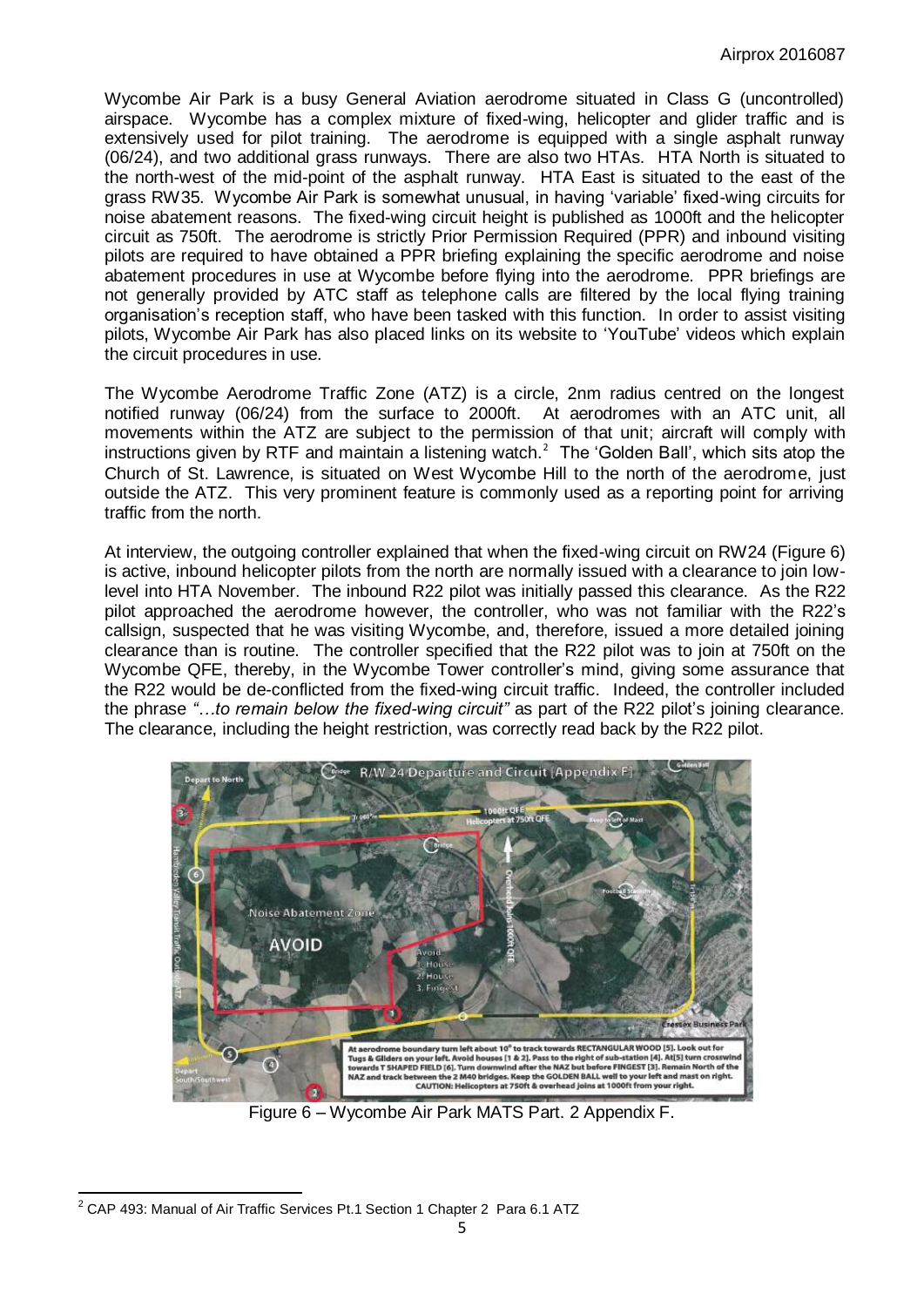As the R22 approached Wycombe, the pilot incorrectly read back the QFE a total of three times, in each case the incorrect read-back was detected and corrected by the controller. Obtaining a correct read-back of the QFE from the R22 pilot took the controller almost a minute of R/T time and three additional transmissions.

Although general Traffic Information regarding the fixed-wing circuit being active was passed, specific Traffic Information, regarding the position of the C152 in the circuit, was not passed to the R22 pilot. At interview, both the outgoing and incoming controllers were questioned, in general terms, about helicopter arrival procedures and the provision of Traffic Information. Both stated that it was routine, with helicopters joining the helicopter circuit, not to pass specific Traffic Information on traffic operating in the fixed-wing circuit on RW24 and vice versa. The Wycombe Air Park Manual of Air Traffic Services Part  $2<sup>3</sup>$  states that:

*Helicopters leaving or joining the rotary circuit are to be given traffic information with regard to the helicopter and fixed wing circuits. When R/W 24/06 is in use helicopters must not join the rotary circuit through the fixed wing crosswind or base legs.* 

There is a significant disparity between the R22 pilot's report, in which he states that he was flying level at 750ft on the QFE and the report from the C152 pilot. The C152 pilot stated that the R22 was flying at 1000ft at the time the Airprox occurred. During interview, a discussion was had with the outgoing controller regarding the possibility of an altimeter setting error on the part of the R22 pilot. The R22 pilot had, prior to the Airprox, incorrectly read back the QFE and as previously stated, this had been corrected by the controller. Due to the fact that the R22 pilot was not transponding at the time of the Airprox no further information regarding the R22's height was available.

According to the R/T transcript, correlated with the area surveillance recordings, the outgoing controller appeared to have handed over the watch to the incoming controller just after the CPA had occurred. The outgoing controller described at interview that the first time he was aware that an Airprox had occurred was when he spoke to the Flying Instructor of the C152 on the ground after returning to the aerodrome after his break. The incoming controller, at interview, could not recall having witnessed the Airprox.

At interview, the outgoing controller described never having acquired the inbound R22 visually before completing the watch handover and leaving the VCR. He went on to explain that it was normal for the Aerodrome controller to not become visual with an inbound helicopter (particularly smaller types such as the R22) until such time as the helicopter was already south of (and therefore inside) the fixed-wing downwind position in the circuit. Because of the procedure for helicopters to route inbound at low-level, and therefore, underneath the fixed-wing circuit, he described that it was normal for the controller to concentrate on other operational tasks, as some vertical distance between joining helicopters and the fixed-wing circuit traffic was expected to exist. He went on to describe that fixed-wing traffic in the visual circuit tend to route inside (i.e. south of) the 'Golden Ball', and inbound helicopters tend to route via the 'Golden Ball'.

Wycombe Air Park has no co-located approach control unit, and the VCR is not equipped with any kind of surveillance equipment (e.g. an Aerodrome Traffic Monitor); therefore, there is a reliance on the part of the Aerodrome controller that pilots comply with the joining clearance issued. The only recorded meteorological information was that entered into the ATC watch log at 0800 (reproduced above), however, the weather at the time of the Airprox was discussed with both controllers at interview and they described good VFR conditions.

Due to the relative position of the Wycombe VCR and the reported position of the Airprox, at the north-eastern boundary of the ATZ, the controllers were unable to visually acquire the R22 in sufficient time to de-conflict it from the C152. The watch handover taking place at the time may have been a contributory factor in their overall situational awareness.

 $\overline{a}$ 

 $3$  Wycombe Air Park MATS Pt.2 Ch.2: Fixed Wing and Helicopter Procedures para. 7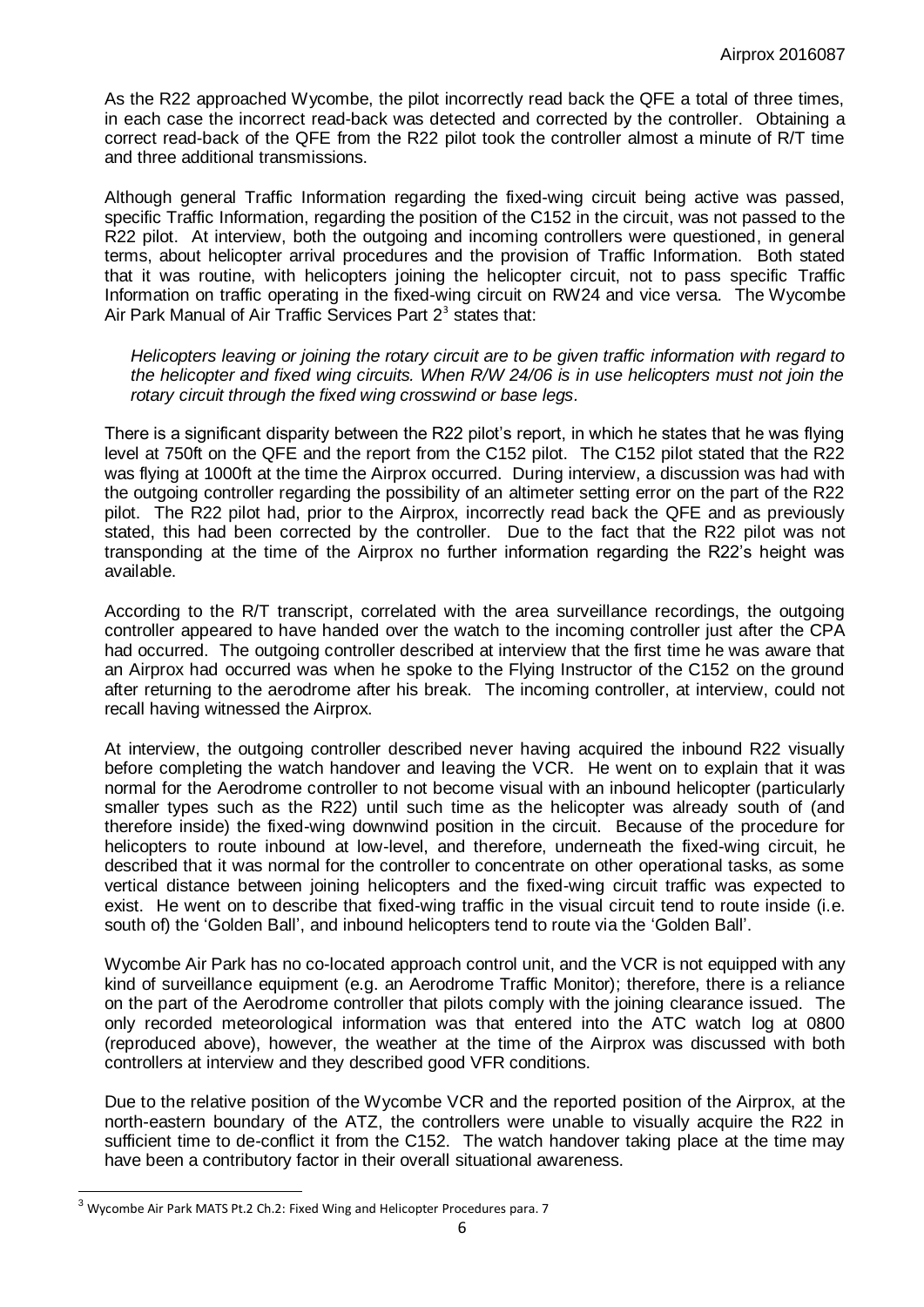After interviewing both controllers involved it was evident that, in this particular scenario, a reliance was placed on the R22 pilot complying with the height restriction element of the joining clearance, which, if followed correctly, would have allowed a vertical distance between the R22 and the C152.

Specific Traffic Information was not passed to the R22 pilot, this is contrary to the helicopter procedures published in the Wycombe Air Park Manual of Air Traffic Services Part.2. The provision of specific and timely Traffic Information to the R22 pilot may have improved his situational awareness and, therefore, aided his ability to safely integrate his helicopter into the helicopter circuit. Specific Traffic Information was also not passed to the C152 pilot.

The controllers were providing an Aerodrome Control Service within Class G (uncontrolled) airspace. In this airspace, irrespective of the ATC service being provided, pilots are ultimately responsible for collision avoidance.<sup>4</sup>

ATSI recommended that all controllers at Wycombe Air Park be reminded of their obligations published in both CAP 493 and the Wycombe Air Park Manual of Air Traffic Services Part 2 regarding the provision of Traffic Information.

Additionally, ATSI recommended that the Aerodrome Authority at Wycombe Air Park, in conjunction with ATC, review the existing procedures regarding the information passed to visiting pilots as part of the PPR briefing to ensure that pilots are fully conversant with local procedures prior to conducting their flight.

# **UKAB Secretariat**

The R22 and C152 pilots shared an equal responsibility for collision avoidance and not to operate in such proximity to other aircraft as to create a collision hazard<sup>5</sup>. An aircraft operated on or in the vicinity of an aerodrome shall conform with or avoid the pattern of traffic formed by other aircraft in operation<sup>6</sup>.

## **Summary**

An Airprox was reported when an R22 and a C152 flew into proximity at 1057 on Sunday  $22^{nd}$  May 2016. Both pilots were operating under VFR in VMC, in receipt of an Aerodrome Control Service from Wycombe. The C152 pilot reported that he was carrying out a training flight in the right-hand circuit at the published circuit height of 1000ft. The R22 pilot was inbound from the north and had been instructed to join the helicopter circuit at a height of 750ft. The C152 pilot reported that the R22 had been at his altitude. Because the R22 was not transponding there is no radar information to indicate the helicopter's level at the time, although the pilot reported that he had been at 750ft QFE.

## **PART B: SUMMARY OF THE BOARD'S DISCUSSIONS**

Information available included reports from both pilots, area radar and RTF recordings and reports from the appropriate ATC and operating authorities.

The Board first discussed the actions of the R22 pilot and noted that he had reported to ATC that he was unfamiliar with Wycombe airfield. It was also noted that he had incorrectly read back the QFE several times as 998hPa instead of the correct 988hPa. The Board wondered whether his difficulty in registering the correct pressure setting may have been an indication that he was relatively inexperienced and was in a high workload situation. Some members wondered whether the pilot had

 $\overline{a}$ 

 $4$  CAP 774 – The UK Flight Information Services Chapter 1 Para 1.2.

 $5$  SERA.3205 Proximity.

<sup>&</sup>lt;sup>6</sup> SERA.3225 Operation on and in the Vicinity of an Aerodrome.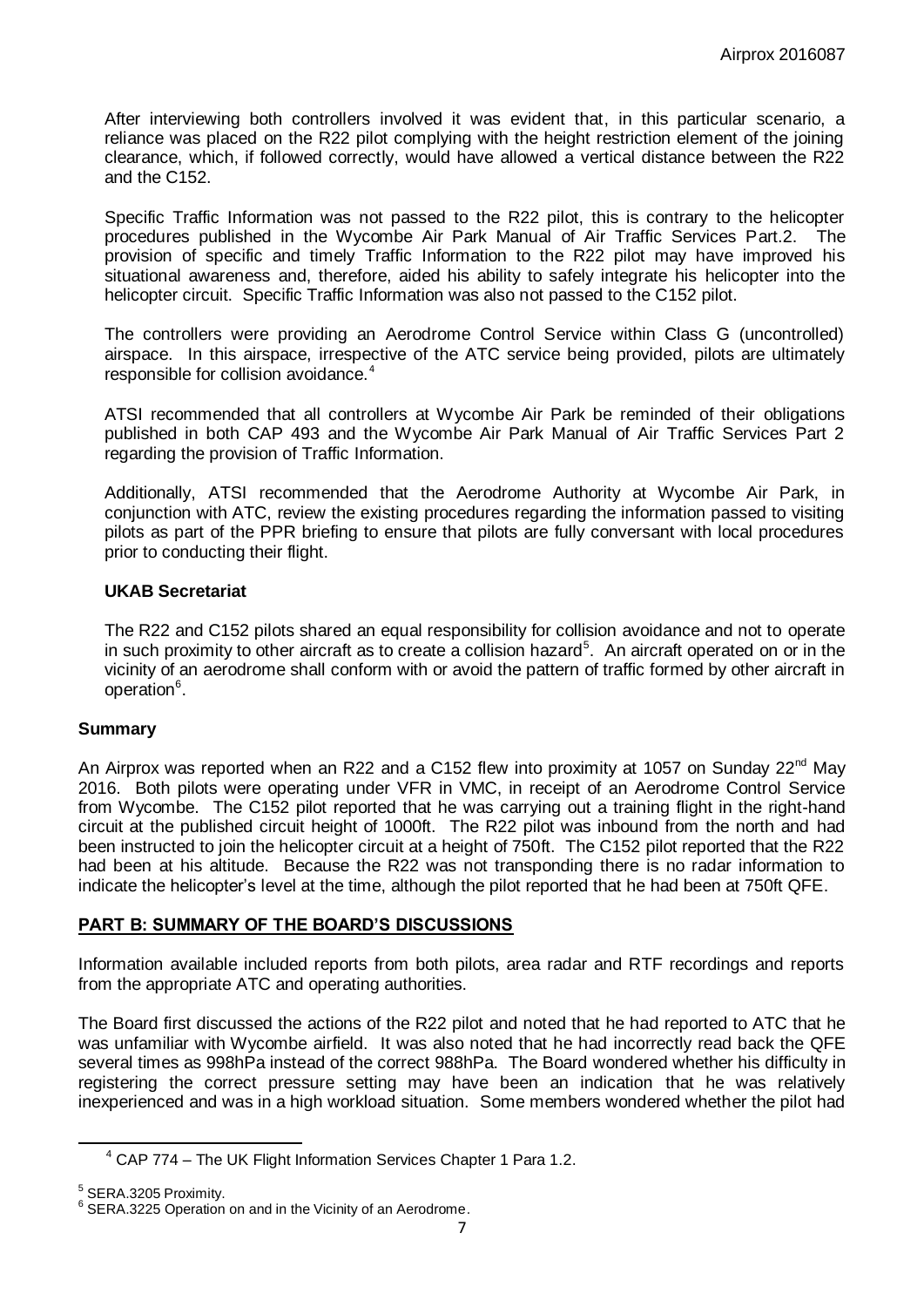set the wrong altimeter QFE setting as a potential cause of the incident (the 10hPa difference in his response (998hPa) compared to reality (988hPa) equated to about 275ft, which was close to the difference between the fixed-wing and rotary-wing circuit heights). However, this theory was discounted because, had he set 998hPa and then flown at 750ft indicated height, it would have increased his separation from the fixed-wing circuit by 275ft, not decreased it. Given that the R22 pilot commented that he descended to 600ft as he saw the C152, there was a reasonable assumption that he was flying at 750ft indicated height prior to the incident; what could not be determined was the pressure setting on which that height was based. Finally, it is not known if the R22 pilot did receive a thorough airfield briefing when applying for PPR, but it was considered that he had probably been provided with some information, either directly or via the web site, given that he was aware of the reporting points of the 'Golden Ball' and the 'Stadium'.

The actions of ATC were then discussed and the Board commended the controller for his multiple corrections of the R22 pilot's incorrect read-backs to ensure that he did, in the end, at least read back the correct pressure setting, even if he could not be sure that the R22 pilot had set it on his altimeter. However, although informing the R22 pilot to join the circuit at a height of 750ft, and to remain below the fixed-wing circuit, the Board considered that it would have been prudent for the controller to also have advised the pilot of the level of this fixed-wing circuit (1000ft), which might also have assisted him in integrating into the circuit at the correct height. Although the controller might have expected the R22 pilot to have been given this information as part of his PPR briefing, he could not be sure that he had, and the absence of positive transmission of this information to the R22 pilot was considered to be a contributory factor to the Airprox. Additionally, when the R22 pilot reported at the 'Golden Ball', with the circuit in sight, he was not issued with specific Traffic Information about the C152 in the fixed-wing circuit. He was, however, informed about helicopter traffic operating on the airport. Some Board members wondered whether this information gave the pilot the incorrect belief that there was no other traffic in the vicinity. The Board noted that local MATS Part 2 procedures require Traffic Information to be given to inbound helicopter pilots with regard to helicopter and fixed wing circuits; it was apparent from comments in the ATSI report that controllers were not routinely passing specific Traffic Information to inbound helicopter pilots regarding aircraft operating in the fixed-wing circuit on RW24. Whereas controllers may consider that appropriate for locally based pilots who would know where to look for conflicting traffic, it was considered that it was imperative that the R22 pilot should have been made aware of the C152's details, especially given the non-standard nature of the High Wycombe fixed-wing visual circuit. This omission was also considered to be a contributory factor to the Airprox. Finally, it was noted that a handover of controllers occurred as the R22 pilot was joining the circuit. The Board wondered whether this had been a distraction, leading to the controllers not visually observing the R22 pilot's approach. Although it was reported that it was not usual practice to visually monitor helicopter arrivals from the north until they were within the circuit, ATC members felt that it would have been appropriate on this occasion given that the controllers were aware that the pilot was not familiar with the airfield, was having difficulty reading back the correct QFE, and probably merited close monitoring of his arrival, especially in the presence of fixed-wing traffic.

For his part, the C152 pilot was carrying out right-hand training circuits to RW24 and reported that he had been aware of the R22 pilot's difficulty in reading back the correct QFE. He had reported downwind when the R22 was approximately 3.2nm north of Wycombe and had been cleared to final number one. Although he had not been issued with specific Traffic Information about the R22's approach, the Board believed that, being a locally based pilot, he would have been well aware of its routing, especially when the R22 pilot reported at the 'Golden Ball'. Consequently, the Board were surprised that he had not established visual contact with the helicopter earlier than he reported. Even taking into account that he was probably sitting in the right-hand seat, GA members confirmed that there is good vision from the cockpit of a C152 and, in their opinion, he should have been able to see the R22 at an earlier stage, especially if it was co-altitude or slightly below. It was also clear that the C152 pilot also perceived that the R22 pilot was having difficulties with the QFE read-back, and this should have caused alarm bells to ring in his mind as to the potential for a confliction as their tracks crossed. Finally, the C152 pilot reported that when he was visual with the R22 it was at the same height as his aircraft. It was apparent that if both aircraft had been at the same level one of the aircraft was at an incorrect height.